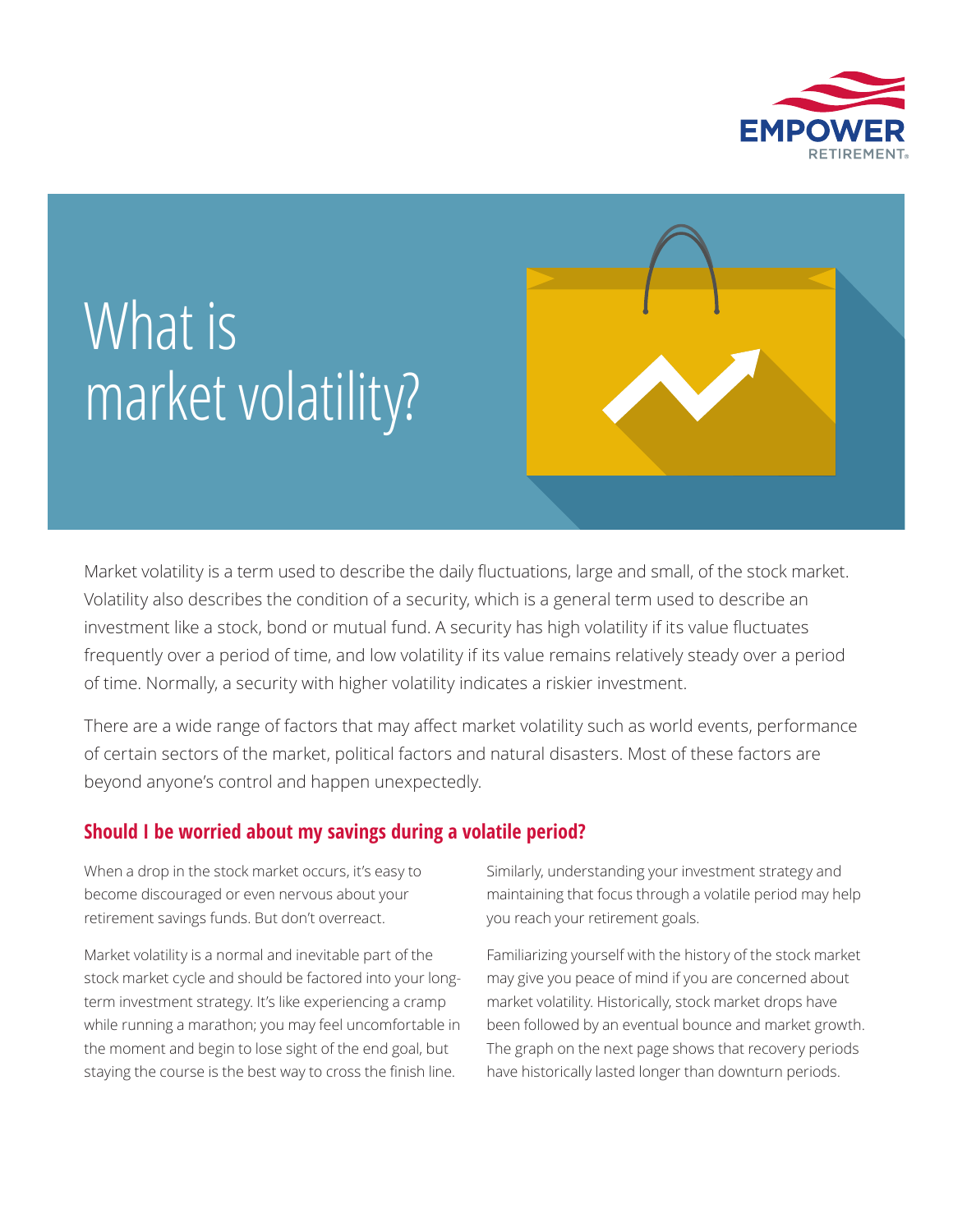| Market downturns and recoveries 1926-2017 <sup>1</sup> |
|--------------------------------------------------------|
|                                                        |

| <b>Downturn</b> | % Loss   |                                                                    |                   |                    | Recovery           |
|-----------------|----------|--------------------------------------------------------------------|-------------------|--------------------|--------------------|
| 34 months       | $-83.4%$ | Sep 1929-Jun 1932                                                  | Jul 1932-Jan 1945 |                    | 151 months         |
| 6 months        | $-21.8%$ | Jun 1946-Nov 1946                                                  | Dec 1946-Oct 1949 |                    | 35 months          |
| 7 months        | $-10.2%$ | Aug 1956-Feb 1957                                                  | Mar 1957-Jul 1957 |                    | 5 months           |
| 5 months        | $-15.0%$ | Aug 1957-Dec 1957                                                  | Jan 1958-Jul 1958 |                    | 7 months           |
| 6 months        | $-22.3%$ | Jan 1962-Jun 1962                                                  | Jul 1962-Apr 1963 |                    | 10 months          |
| 8 months        | $-15.6%$ | Feb 1966-Sep 1966                                                  | Oct 1966-Mar 1967 |                    | 6 months           |
| 19 months       | $-29.3%$ | Dec 1968-Jun 1970                                                  | Jul 1970-Mar 1971 |                    | 9 months           |
| 21 months       | $-42.6%$ | Jan 1973-Sep 1974                                                  | Oct 1974-Jun 1976 |                    | 21 months          |
| 14 months       | $-14.3%$ | Jan 1977-Feb 1978                                                  | Mar 1978-Jul 1978 |                    | 5 months           |
| 20 months       | $-16.5%$ | Dec 1980-Jul 1982                                                  | Aug 1982-Oct 1982 |                    | 3 months           |
| 3 months        | $-29.6%$ | Sep 1987-Nov 1987                                                  | Dec 1987-May 1989 |                    | 18 months          |
| 5 months        | $-14.7%$ | Jun 1990-Oct 1990                                                  | Nov 1990-Feb 1991 |                    | 4 months           |
| 2 months        | $-15.4%$ | Jul 1998-Aug 1998                                                  | Sep 1998-Nov 1998 |                    | 3 months           |
| 25 months       | $-44.7%$ | Sep 2000-Sep 2002                                                  | Oct 2002-Oct 2006 |                    | 49 months          |
| 16 months       | $-50.9%$ | Nov 2007-Feb 2009                                                  | Mar 2009-Mar 2012 |                    | 37 months          |
|                 |          | Source: Morningstar Direct <sup>sM</sup> 2018. Past performance is |                   | Length of downturn | Length of recovery |

not a guarantee or prediction of future results.

## **How can I minimize risk?**

### **Understand your risk tolerance**

When determining an investment strategy that will help you meet your retirement goals, you may want to consider factors such as your current age, desired retirement age and current savings to determine the amount of risk or volatility you are comfortable with in your portfolio. If you have plenty of time before your planned retirement age, you may feel comfortable creating a more aggressive portfolio that, while typically characterized by high growth potential, could be subject to greater short-term fluctuations.

However, if you are nearing retirement, you may want to consider a more conservative portfolio. You may need access to your money sooner and therefore won't want to be exposed to potential market drops in the short term.

### **Diversify your portfolio**

One step you can take to reduce the impact of market volatility on your investment portfolio is to allocate your assets across different asset classes in more than one market segment. This is called diversification. For example, you may purchase a variety of stocks and bonds representing various industries. While one segment may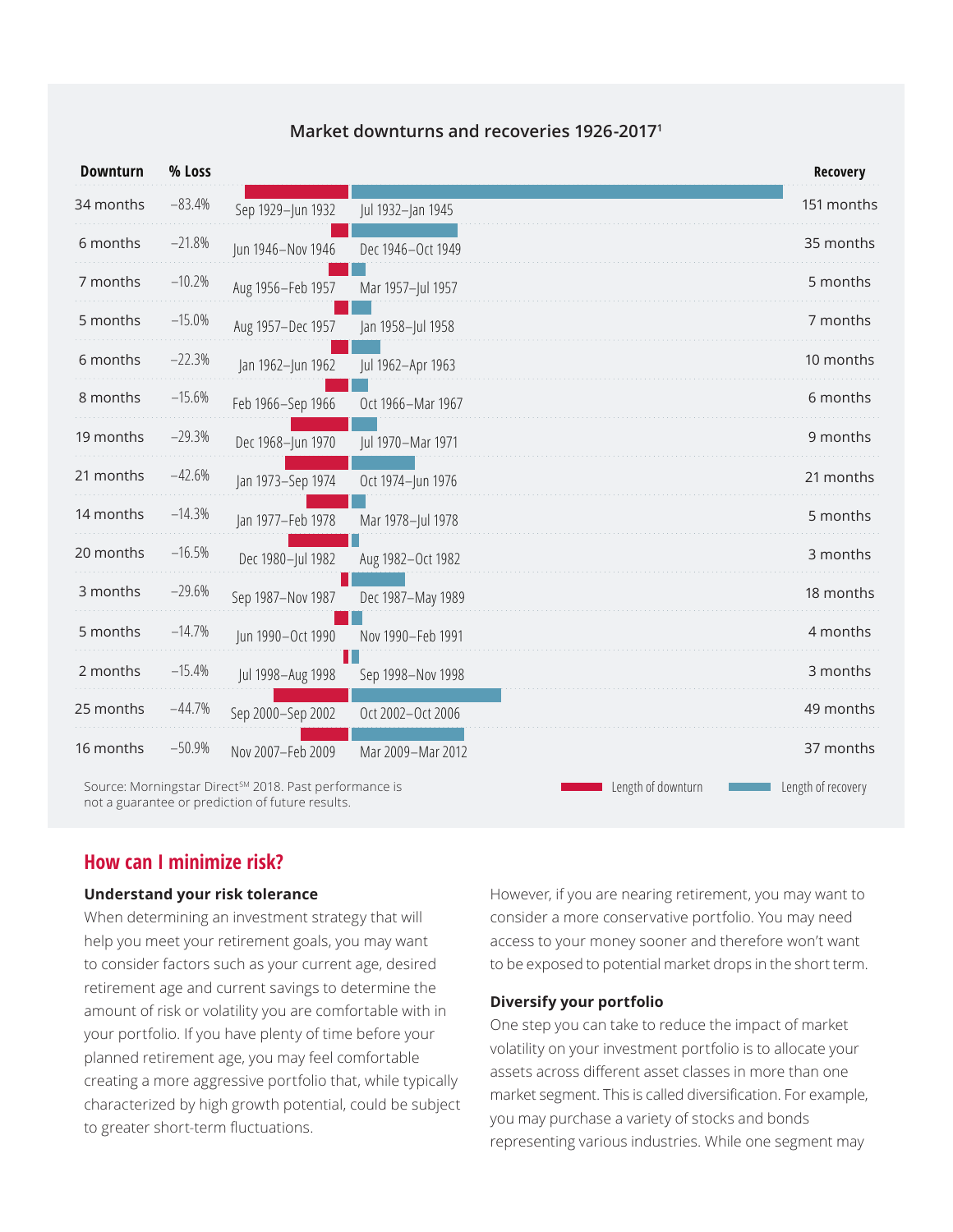be experiencing a downturn, another could be growing. Therefore, you may be able to offset losses in one segment with gains or smaller losses in another segment. The data in the top chart below show how different investments have performed both during and after past recessions.

#### **Don't try timing the market**

Taking your money out of the market in order to avoid the worst days may end up setting you back. While

avoiding the worst market days may help your overall growth, the market's unpredictable nature can result in market spikes on any given day. Missing out on the best days of the market may result in significant losses compared to riding out the volatility.

The data in the lower chart below show the cost of missing out on the best market days.



## **Performance during and after recessions2**

Source: Morningstar Direct<sup>SM</sup> 2018. Past performance is not a guarantee or prediction of future results.



## **Market-timing risk: the effect of missing the best month of annual returns 1970-2017<sup>3</sup>**

is not a guarantee or prediction of future results.